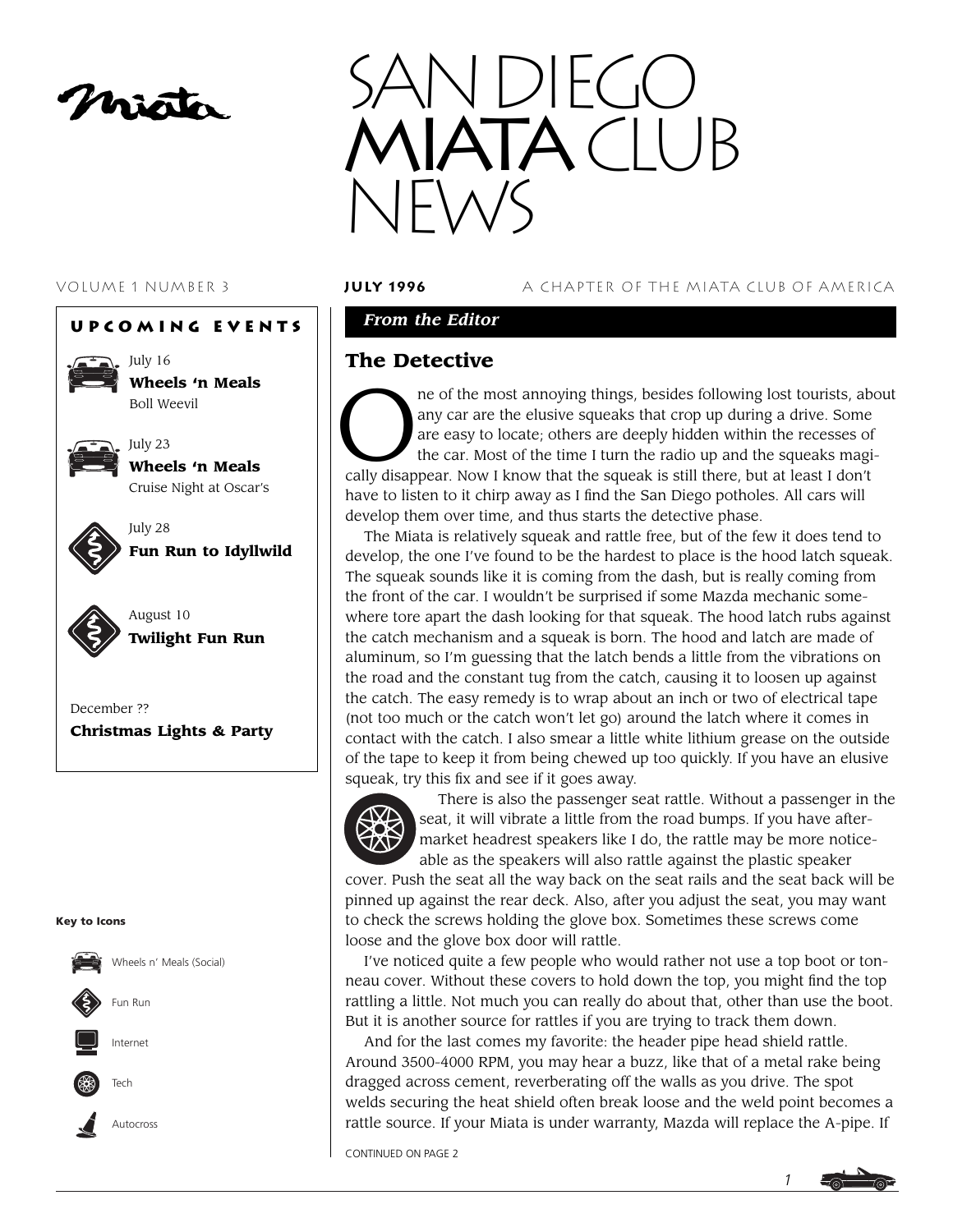#### **From the Editor** CONTINUED FROM PAGE 1

not, then you have two choices: Purchase a new A-pipe, which is fairly expensive, or use a hose clamp to secure the heat shield against the pipe. Near the front of the A-pipe, which connects the header pipes to the catalytic converter, is where the heat shield is located. You'll need to get the car on a lift or on jack stands to get to the affected area. A 2-inch hose clamp should be sufficient to secure the shield.

There are other sources of squeaks and rattles, but their occurrence is fairly rare. As more information becomes available, I'll list other problem spots in later newsletters. Again, this leads me to the San Diego Miata Club members for information. If you have a squeak or rattle you've found and silenced, let me know, and I'll pass it on to the other members. You can mail it to the club address, or e-mail it to the general membership through the list server and I'll pick it up from there.

See you on the twisties... — ROBERT "JTBOB" HOLLAND

## **Next Month**

Check out next month's issue for a report on some of the fun things the Club has been up to. Woody Woodhouse reports on the Malibu Grand Prix event, and will give a breakdown of the *fastest* lap-times.





**Members take notes as Bruce from North Coast Tarpaulin Works explains the specs of the many car covers available. Outside—our president's Ultralon covered Miata.**

#### **Board of Directors** President MARK BOOTH 670-3789 markb@adnc.com Vice President CINDY PALOMA 534-0968 paloma@cs.ucsd.edu Secretary/Events Coordinator RUTH STARK 633-1218 rfstark@aol.com Treasurer MARY BEECHER 549-6660 beecher@adnc.com Membership "VOODOO" BOB KRUEGER 486-4711 72727.2340@compuserve.com Autocross STEVE HART 579-9093 Newsletter Editor/Webmaster ROBERT "JTBOB" HOLLAND 546-8218 robert@caliban.ucsd.edu Design and Layout TOM & STEPHANIE GOULD 298-8605 tomgould@adnc.com

#### **Notices**

THE SAN DIEGO MIATA CLUB is an official chapter of the Miata Club of America. We are a nonprofit organization whose purpose is to promote the enjoyment of —and enthusiasm for—the Mazda Miata.

*SAN DIEGO MIATA CLUB NEWS* is the monthly newsletter of the San Diego Miata Club. Use of articles or stories by other MCA chapters is hereby granted, provided proper credit is given. **Submissions to the newsletter** are welcomed and encouraged. Did you just add a new accessory to your Miata? How about writing a review and submitting it to the newsletter? Where possible, please send your electronic submissions to the newsletter editor, Robert Holland (robert@caliban.ucsd.edu). Submissions can also be faxed to the club's dedicated phone line or mailed to the club's post office box. Submission deadline is the 15th of each month.

**Internet:** The San Diego Miata Club has established a dedicated World Wide Web Home Page at http://mmdshare.ucsd.edu/sdmc.html. The club has also established a members-only electronic mail list for those members with E-mail capability. If you included your E-mail address on your membership application then you should already be subscribed to the electronic mail list. If you recently acquired your E-mail account, please contact Cindy Paloma (paloma@cs.ucsd.edu) and request to be added to the electronic mail list. Dedicated 24-hour voice/fax phone line:

(619) 670-7948 **San Diego Miata Club** P.O. Box 2286

Spring Valley, CA 91979-2286



*2*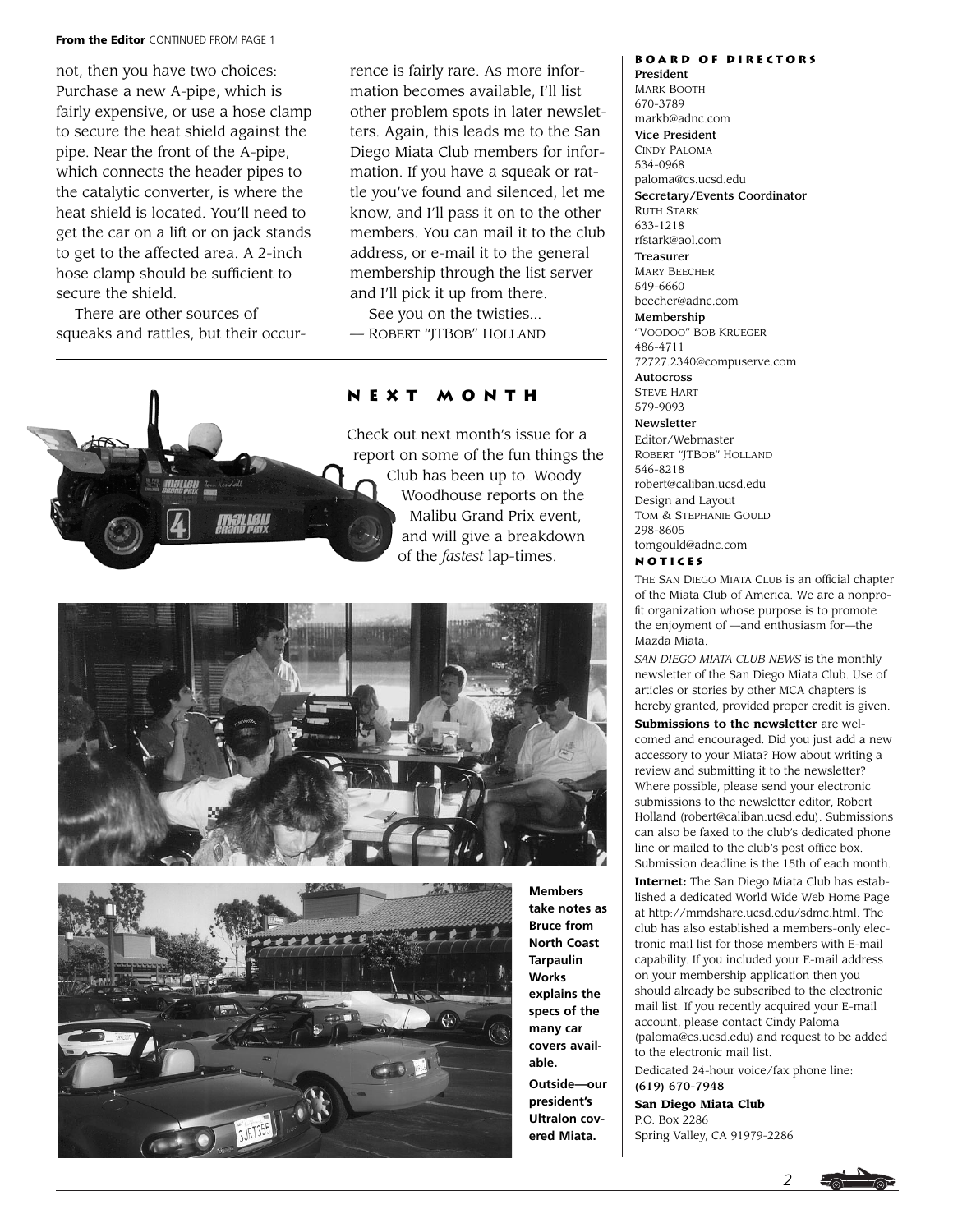## **Meeting places:**

#### **Wheels 'n Meals at Boll Weevil**

Date: Tuesday, July 16

Time: 6:00 p.m.

Place: Boll Weevil, 9330 Clairemont Mesa Blvd. (At intersection of Ruffin Rd.), San Diego (571-6225)

This has become a popular place for members to meet and "talk Miata" after enjoying one of Boll Weevil's great burgers. A great forum in which to ask questions and exchange information about accessories, upgrades or maintenance for your Miata.

#### **Wheels 'n Meals — Cruise Night at Oscar's**

Date: Tuesday, July 23

Time: 6:00 p.m.

Place: Oscar's Mission Valley, 8590 Rio San Diego Dr.

(K-Mart Center), San Diego (295-6200)

Oscar's Mission Valley is sponsoring a "Cruise Night" every fourth Tuesday through November. All car clubs are welcome. Let's show up "en masse" and make San Diego Miata Club's presence known. Oscar's features delicious food at reasonable prices. The hand-rolled breadsticks are a favorite. They also have great BBQ chicken and ribs, pizza, pasta and salads. Cruise Night participants receive a 10% discount!

#### **Fun Run to Idyllwild**

Date: Sunday, July 28

Time: 9:30 a.m.

Place: North County Fair mall under the large sign parallel to I-15

Run Leader: Richard Scherschel

Lunch will be at a restaurant (to be named later) along the way. Please RSVP to Richard if you plan to attend (286-2412).

### **Upcoming National and Regional EVENTS**

July 4-7, 1996 Miata 96 Toronto, CANADA Hosted by: Trillium Chapter

July 18-21, 1996 British Car Festival Hosted by: MOSS Motors

July 27, 1996 Tech Day Hosted by: SOCALM

August 16-18, 1996 Monterey Historic Races Monterey, CA

September 13-15, 1996 Gold Rush '96 Sacramento, CA Hosted by: SAMOA

October 3-6, 1996 Miata Games Atlanta, GA Hosted by: Peachtree Chapter

November 9, 1996 Central Coast Winery Run Hosted by: SOCALM



#### **Autocross at the Murph**

Sunday, July 14 Racing Sunday, August 11 Racing Saturday, August 31 Practice Sunday, October 6 Racing Saturday, October 19 Practice

Sunday, October 20 Racing Saturday, November 2 Practice Sunday, November 10 Racing Sunday, December 8 Racing

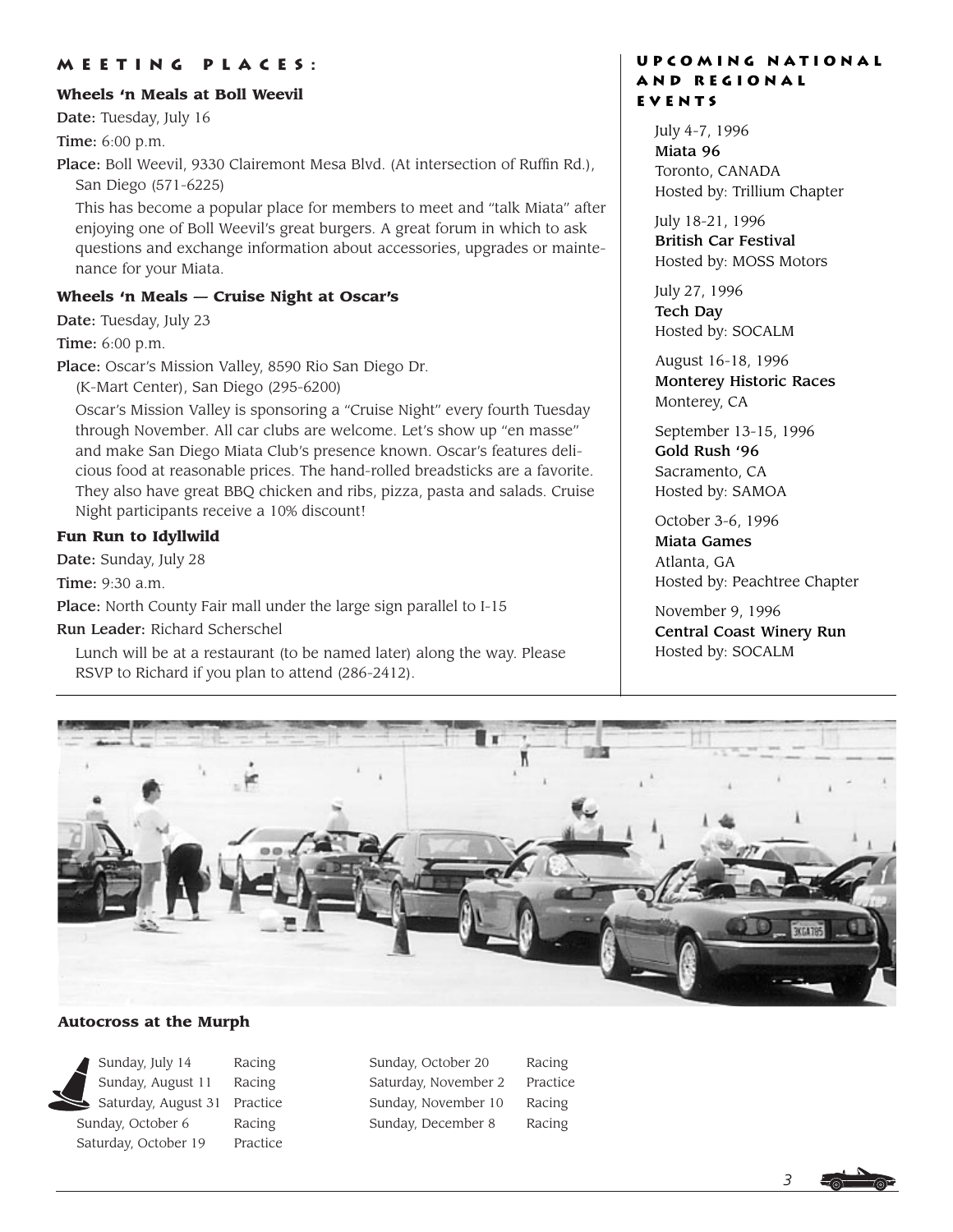

Well, like I said last month, the classes in which you're likely to see San Diego Miatas are C stock (CS), C street-prepared (CSP), and E or S modified (EM or SM). But what makes each one different from the others? Keeping in mind that there are organizations other than SCCA who run autocross competitions, and that individual regions of even the SCCA may modify local rules somewhat to suit their needs, let's see what differentiates one class from another by starting with the most straightforward one.

C stock means just that — stock. In other words, this is the class intended for those who want to take their cars straight from the showroom floor to the racetrack. As you would expect, very little modification is allowed if you want to stay in C stock. There are, however, a few things you can do without getting bumped into street-prepared. Perhaps the most effective change you can make is tires. Street tires aren't very good for racing in the first place, and you don't want to scrub away 10,000 miles of relatively expensive street rubber in one weekend anyway. So get yourself another set of wheels and invest in some racing rubber. You can select almost any tire you like, as long as it's DOT approved, generally available to the public, and produced in at least four

diameters. The tread must be within the fender line when viewed from above. If your tire meets those requirements, it can be any size that fits your wheels...which takes us, of course, to wheels. You can run any brand wheel you like as long as it's the same size as came on the car as OEM equipment and has an offset that is plus or minus  $1/4$ -inch of that of the original wheel. One thing to keep in mind regarding these restrictions and the OEM Miata alloy wheels — Miata alloys are among the lightest wheels out there, and heavy wheels add to unsprung weight, NOT the way you want to go in a racing application. Due to the cost of OEM alloys, many racers use a set of the relatively inexpensive steel wheels from the base cars for mounting their racing rubber. If you can afford a second set, though, the alloys are much lighter, and therefore better for autocrossing. One last note about wheels — the "same size" restriction applies to width as well as diameter. That's why you can't run the even lighter '94 alloys on a pre-'94 Miata. The newer wheels are 6-inches wide, while the original ones were 5.5.

OK, so you've got your racing rubber on your extra set of wheels. What else can you do? Not much. You can change to another brand of shock absorbers as long as you don't use them to adjust the ride height of the

#### **left: Richard Scherschel practices with the "infamous" Sean Crandell onboard.**

car. For example, if you buy some Konis with the adjustable perches you must set the perches so that they approximate the factory shocks' ride height. In some regions, or should you be good enough to make it to the national runoffs, you may even be required to weld the perches in-place. Lowering the ride height moves the center of gravity downward...an advantage not allowed in C stock. If your shocks are adjustable, however, you may use any settings they provide for jounce and rebound.

You can also change the air filter to one that provides a higher air flow. You can't change the whole intake system, mind you, only the air filter unit itself. Many racers switch to something like the K&N or Jackson Racing dual-stage foam filter.

The last thing you're allowed to change in stock is the front swaybar (actually, more properly called an anti-roll bar). ONLY the front swaybar, not the rear one, and not the end links or their bushings — just the swaybar. You'd better know what you're doing if you make this change, though, as you're likely to introduce "push" (understeer) with a thicker front swaybar unless you're a pretty good suspension tuner.

Well, you say, that's all fine and dandy, but I just plain like the look of 15-inch wheels with 50-series tires. And I really want to get some Eibachs and swaybars to reduce the body roll on Wynola Road. Yeah, and that Jackson Racing Cold Air Induction would be too cool! OK, you can do that, but now you're in C streetprepared. Why do you care? If you're just running for the fun of it and the satisfaction of beating your own personal best time, you don't. But if you're in it for a trophy, you need to be aware that the street-prepared crowd is SERIOUS! If you want to be competitive in that class, keep your wallet close at hand.

In street-prepared, you can start to

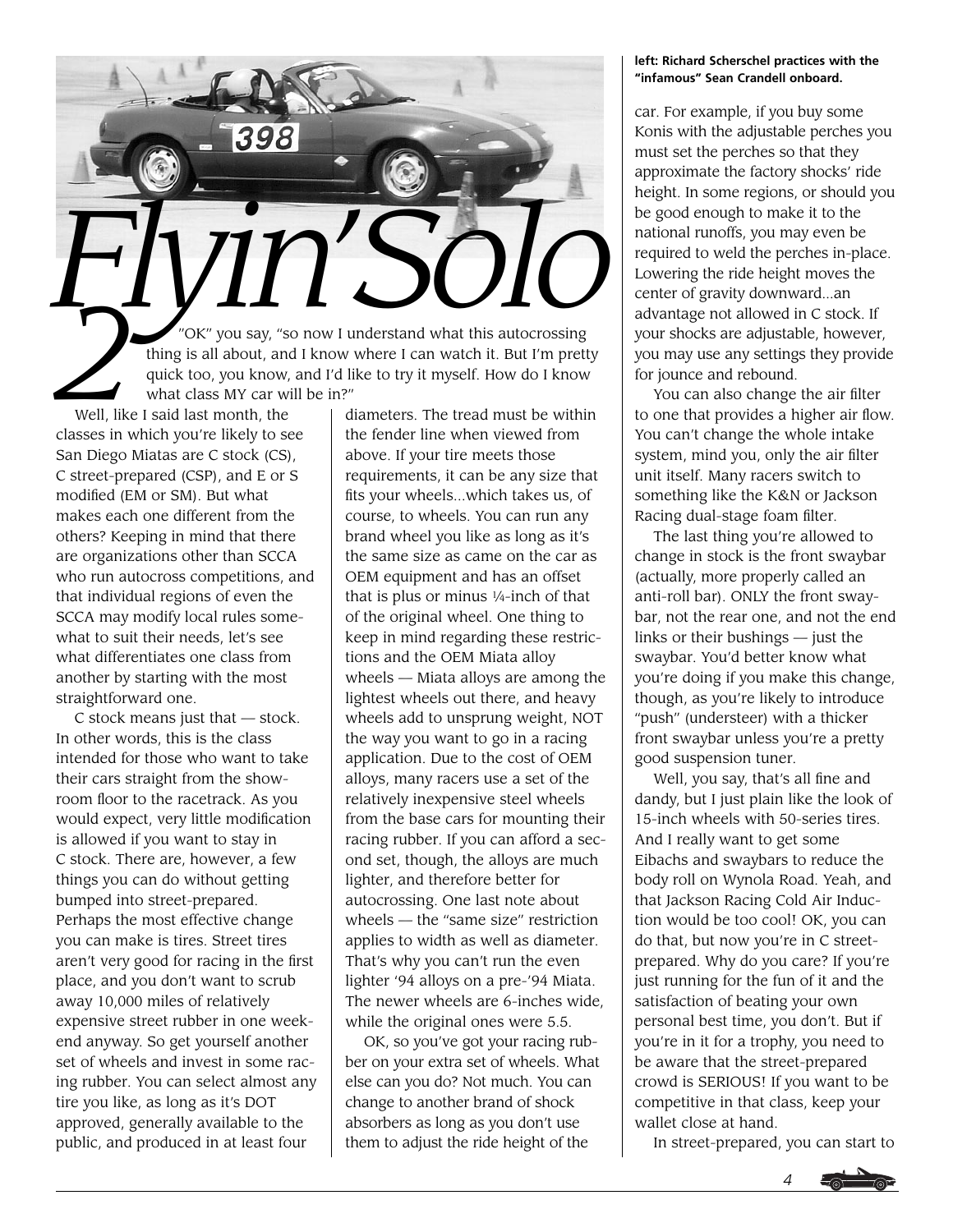do some really neat things to your baby for the street and not have to tear them all off before you go racing. You want that Cold Air Induction unit? Like that new Jackson Racing header? No problem. No superchargers, though. Eight-pound 13-inch wheels with 205/50 racing tires? No sweat. Actually, there's very little you can't do to the car except forced induction or internal engine modifications. If you want to run side draft Webers, you can do that, although I can't imagine why you'd bother. But pop in a high-lift cam and win with it and you'll be in trouble with the tech inspectors. If you had money to burn before you developed an interest in racing and spent the whole weekend installing that cam and solid lifters (don't let CARB catch you with those here in California, by the way), you'll be dropping the "street" and moving into C prepared. In prepared you can modify the engine internals, gut the interior, use fiberglass body panels, change the compression, etc. One caveat, however...you must run an approved roll bar in prepared. And good luck if you're looking for a trophy in this class. I recently saw a picture on a Web page of a heavilymodified Shelby GT-350 that's running in C prepared.

Lastly, there are the modified classes, E or S (street), for Miatas with forced induction (superchargers or turbos). Here, among your competitors, you'll find formula cars, sports racers, and specials. Again, you'll need more than just luck and a

large parts budget to be competitive here.

Perhaps the most effective single investment you can make for faster times, no matter your class, is upgrading the



**Rainer as a seasoned veteran.**

dude (or dudette) behind the wheel. You see it over and over again down at the cones...fast drivers in stock cars thrashing other drivers in modified, even heavily modified, cars. There are a number of competition driving schools around the country, and some of the very best offer courses of instruction either in California or in nearby states. If you want to and can afford to spend the money, take the three-day Formula Ford course at one of the biggies. From what I hear, you won't regret it. It's loads of fun as well as useful. If your pocketbook shrivels up every time you even think of the name Bondurant, though, consider attending one of Lotus West's weekends on the tarmac at in Orange County. You'll have to drive your own Miata and leave chunks of your own tires behind when you head for home, but you'll get yourself a solid weekend of autocross driving instruction for a mere 50 bucks or so. Believe me, if you're born to race, it's the best 50 bucks you'll ever spend. Here are some of the schools that offer a racing education right in your back yard:

**Steve Hart on his way to a third place trophy.**



SKIP BARBER RACING SCHOOL Corporate Headquarters 29 Brook Street, Lakeville, CT 06039 Phones: 860-435-1300 707-939-8000 (West coast) Fax: 860-435-1321 E-mail: speed@skipbarber.com Note: Skip Barber operates driving schools at four operationally-based locations: Lime Rock Park, Road America, Sebring International Raceway, and Laguna Seca Raceway. Additionally, courses of instruction are held at approximately 17 other locations, including Willow Springs, at various times of the year.

- BONDURANT SCHOOL OF HIGH PERFORMANCE DRIVING Firebird International Raceway P.O. Box 51980 Phoenix, AZ 85076-1980 Phones: 800-842-7223, 520-796-1111
- JIM HALL CART RACING SCHOOL 1555-G Morse Avenue, Ventura, CA 93003 Phone: 805-654-1329 Fax: 805-654-0227
- LOTUS WEST SLALOM SCHOOL Contact: Tom Minnich Phone: 310-697-0547 Schools are held biannually. Next scheduled is October 11-12, 1996
- RUSSELL RACING SCHOOL Sears Point Raceway 29305 Arnold Drive Sonoma, CA 95476 Phone: 707-939-7600 WWW: http://www.RussellRacing.com (active 7-1-96)
- VOODOO BOB KRUEGER

#### **Club competitors, June 1996:**

STEVE HART, CSP — 3rd place (trophy) RAINER MUELLER, CS DEE ROBIDER, CSP RICHARD SCHERSCHEL, SM

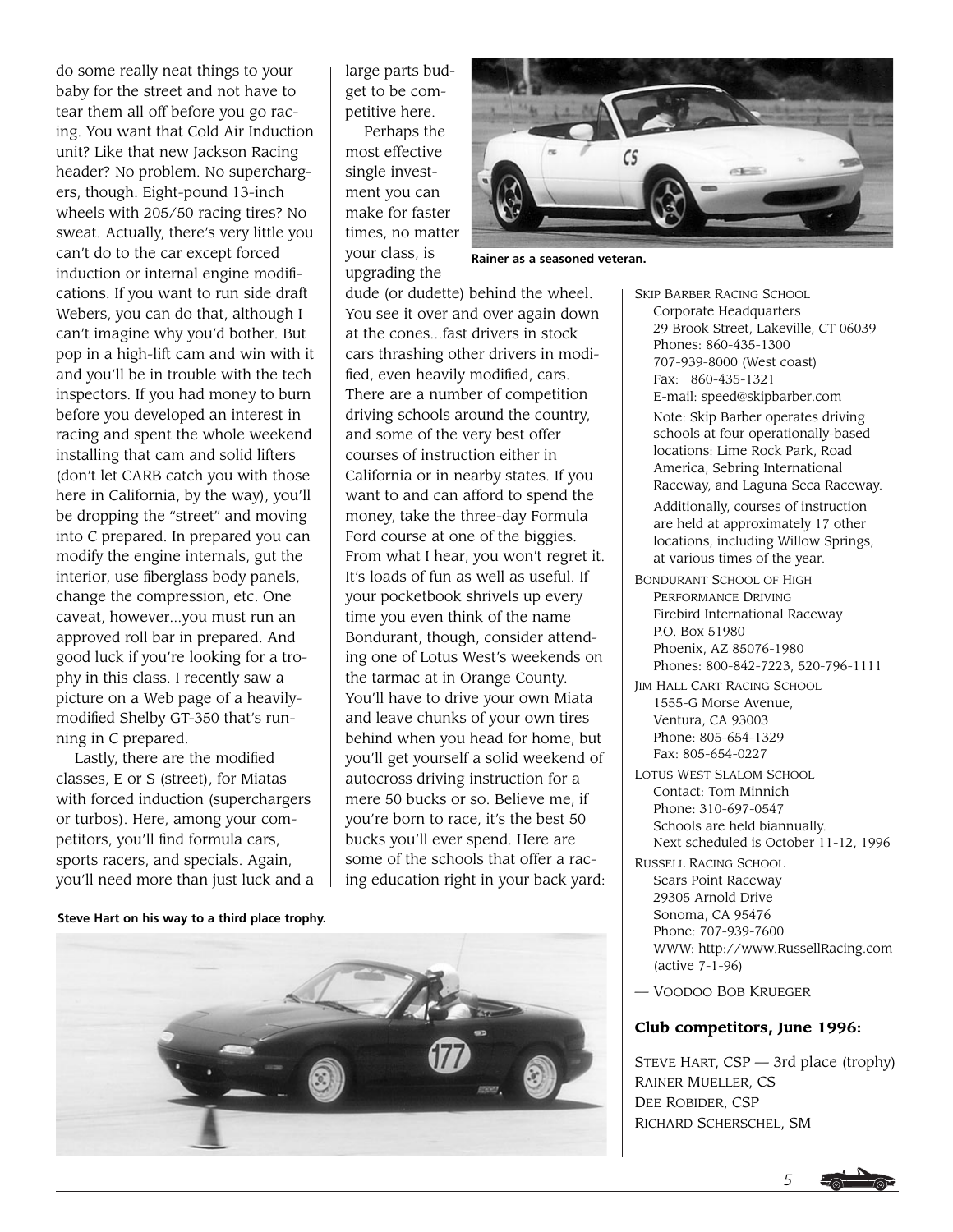# **Here We Grow Again**

S I write this, the San Diego Miata Club stands at 63 memberships<br>
consisting of 96 members. Wow! We've almost doubled in size in<br>
three short months. Once we do the postcard mailing to the names<br>
given us by Miata Club of consisting of 96 members. Wow! We've almost doubled in size in three short months. Once we do the postcard mailing to the names given us by Miata Club of America (we're holding off on this until we big one hundred mark!

# **Deals and Discounts**

Please take a look at the Local Business Discounts column. We've added several new dealerships to our listing. Just about every area of the county now has a discount dealership located nearby. In some cases, these are dealers that did not give a SOCALM discount or have improved the discount for San Diego Miata Club members (DE LA FUENTE MAZDA in El Cajon is offering an astounding 20% discount on parts!). My thanks to all for their support!

For those that did not attend the June 12 Wheels 'n Meals, NORTH COAST TARPAULIN WORKS is offering a special discount to San Diego Miata Club members through JULY 15 ONLY. If you are remotely considering a new car cover for your Miata, NOW is the time to buy. Contact Bruce at North Coast (275-7100) for more information.

In this issue, please find my review of the WINDSTOP from AMERICAN SUNROOF COMPANY. ASC is offering a special \$100 discount to San Diego Miata Club members. Full details on their offer can be found following the review.

### **Events**

All in all, I've been very pleased with the turnouts we have received at our events. Ideally, I would like to see at least 4 events every month. A couple of driving events and a couple of social events would be perfect. However, the board needs your help in planning future events. How about leading a run or planning a rallye? Do you have a suggestion for a good Wheels 'n Meals meeting place? Please contact Ruth Stark with your ideas and suggestions.

Everyone please try to attend the "Cruise Night" at OSCAR'S Mission Valley. Oscar's is a very popular place and we can give the club some great exposure by showing up "en masse". Filling the parking lot with 30-40 Miatas should do it!

## **Member Tips**

Having trouble with your rear window zipper? Member MARK MEYERS informs me that the zipper head (the part that most often fails) is now available separately. Just order Mazda Part # NA01 R1 250B. Thanks Mark!

## **San Diego Miata Club News?**

Finally, we are in need of a name for our newsletter. Some examples from other chapters... Northcoast Chapter: Exhaust Notes, Del-Val Chapter: Roadster Review, Greater Cincinnati Chapter: Topless Maneuvers. Please send your suggestions to the mail list or leave a message on the club line. Thanks!

Again, my continued appreciation to everyone for your support of the club! Until next month...keep that top down!

— MARK

# **New Members!**

**Dwight & Pamela Filley** San Diego 1993 Red B

**John & Catherine Godden** San Diego 1992 Red B

**John Harvey** San Diego 1990 Red A

**Fred & Anne Lerner** Carlsbad 1995 White B

**Mike Martin** San Diego 1995 White PE

**John O'Hara** San Diego 1994 Laguna Blue C

**Eric Olinger** Carlsbad 1994 M (Montego Blue)

**Richard Taylor** Carlsbad 1990 Red B

**Becky & Gary Wells** Murrieta 1996 M (Starlight Blue)

**Takashi Yamamoto** Spring Valley 1996 Montego Blue Base

There are now 63 memberships consisting of 96 members.

- 23 Classic Red 12 White 7 Mariner Blue 7 Montego Blue 3 Black
- 3 BRG
- 3 Laguna Blue
- 3 Silver
- 1 Starlight Blue
- 1 Yellow
- 0 Merlot



*6*